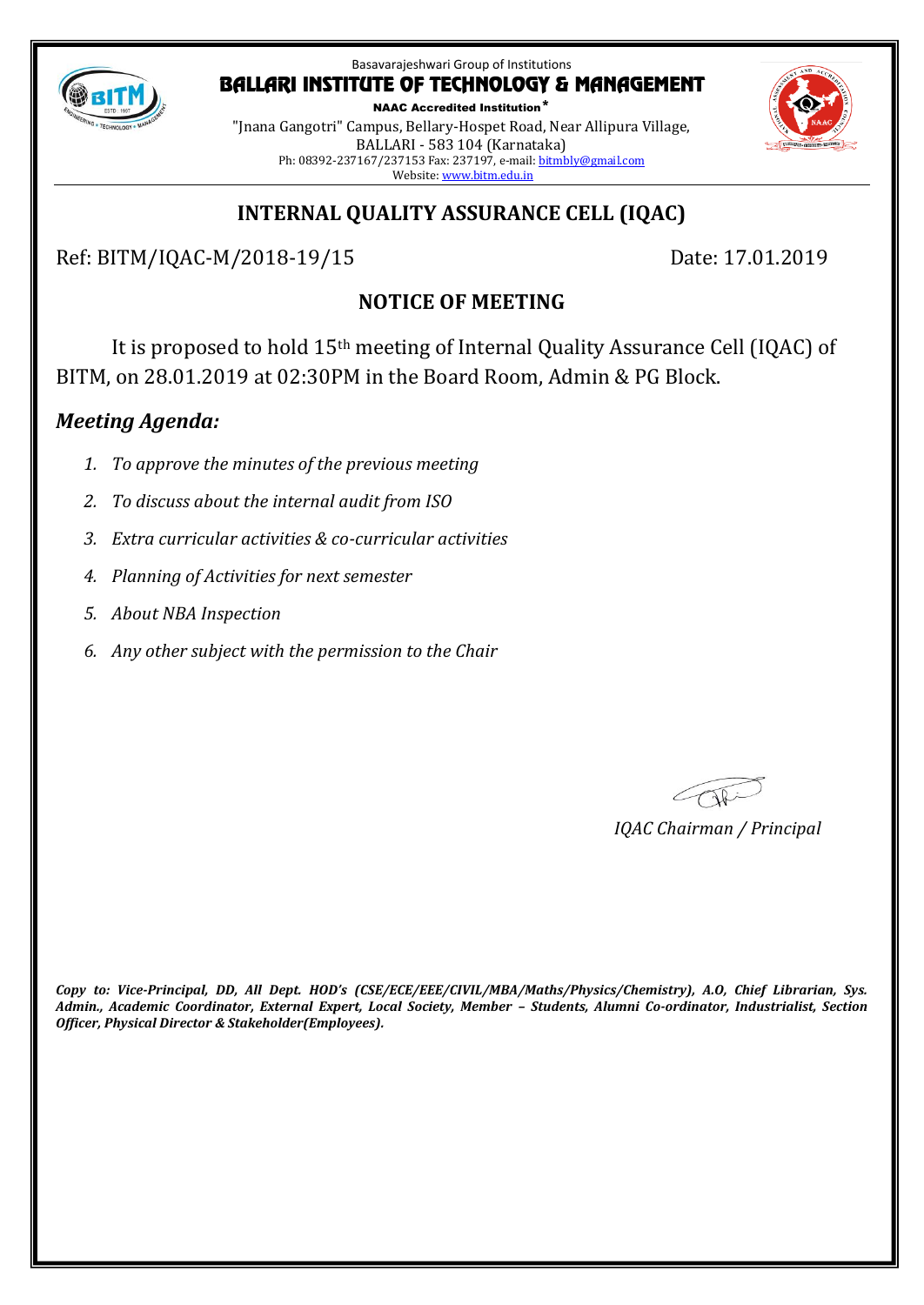

NAAC Accredited Institution\*

"Jnana Gangotri" Campus, Bellary-Hospet Road, Near Allipura Village, BALLARI - 583 104 (Karnataka) Ph: 08392-237167/237153 Fax: 237197, e-mail[: bitmbly@gmail.com](mailto:bitmbly@gmail.com) Website[: www.bitm.edu.in](http://www.bec-bellary.com/)



### **Proceedings of the 15th Internal Quality Assurance Cell(IQAC) committee meeting held on 28.01.2019 at 02:30PM in the Board Room, Admin & PG Block, @ BITM – Ballari**

## **Members Present:**

| S.No                    | <b>Name</b>                                            | <b>Designation</b>      |
|-------------------------|--------------------------------------------------------|-------------------------|
| 1                       | Dr. V. C. Patil - Principal                            | Chairman                |
| $\overline{c}$          | Prof. Prithviraj. Y. J - Deputy Director               | <b>Managing Trustee</b> |
| $\overline{3}$          | Dr. R. N. Kulkarni - HOD-CSE                           | Member                  |
| $\overline{4}$          | Dr. U. Eranna - HOD-ECE                                | Member                  |
| 5                       | Dr. K. S. R. Sridhar - Vice-Principal, HOD-Mathematics | Member                  |
| $\overline{6}$          | Dr. Yadavalli Basavaraj - HOD-ME                       | Member                  |
| $\overline{7}$          | Dr. T. Machappa - HOD-Physics                          | Member                  |
| $\overline{8}$          | Dr. H. Mahabaleswara - HOD-Civil                       | Member                  |
| $\overline{9}$          | Dr. G. P. Dinesh - DEAN - MBA                          | Member                  |
| 10                      | Mr. P. Amareshayya - Administrative Officer            | Member                  |
| 11                      | Mr. Anand Krishna Murthy - System Admin.               | Member                  |
| $\overline{12}$         | Prof. Phani Ram Prasad - Academic Co-ordinator         | Member                  |
| 13                      | Prof. K. H. Harikumar - Local Society                  | Member                  |
| 14                      | Mr. Nagesh - Industrialist                             | Member                  |
| 15                      | Mr. L. Raghunath - Section Officer                     | Member                  |
| 16                      | Mr. Ashok Bhupal - Physical Director                   | Member                  |
| 17                      | Mr. Mallikarjuna A - Co-ordinator                      | Alumni                  |
| 18                      | Mr. Badrinath Deshpande - Stakeholder                  | Member                  |
| 19                      | Ms. Harika - Student                                   | Member                  |
| 20                      | Mr. Tanveer Ahmed - Student                            | Member                  |
| 21                      | Dr. N. Gururaj - Coordinator                           | <b>Member Secretary</b> |
| <b>Leave of Absence</b> |                                                        |                         |
|                         | Dr. B. S. Khened - HOD-EEE                             | Member                  |
| $\overline{2}$          | Dr. Suresh - HOD-Chemistry                             | Member                  |
| $\overline{3}$          | Dr. S. Jayanna - External Expert                       | Member                  |
| $\overline{\mathbf{4}}$ | Mr. Jaffar Basha - Chief Librarian                     | Member                  |

Following discussion were made in the meeting:

## 1. *To approve the minutes of the previous meeting*

Members unanimously approved minutes of the previous meetings.

## *2. To discuss about the internal audit from ISO*

Dr. Machappa. T, ISO Coordinator informed the committee that the internal audit of ISO was conducted in the month of November2018 by the internal auditors. The process is in order in all the departments. He told next internal audit has planned in the month of March2018.

The committee members expressed that the external audit should be conducted once in a year to improve quality. The coordinator informed the committee that every year external audit will be conducted from outside agency.

## *3. Extra curricular activities & co-curricular activities*

Chairperson has informed that Mr. Ashok Bhupal, coordinator for NSS and co-curricular activities to chalk out programs for the next semester.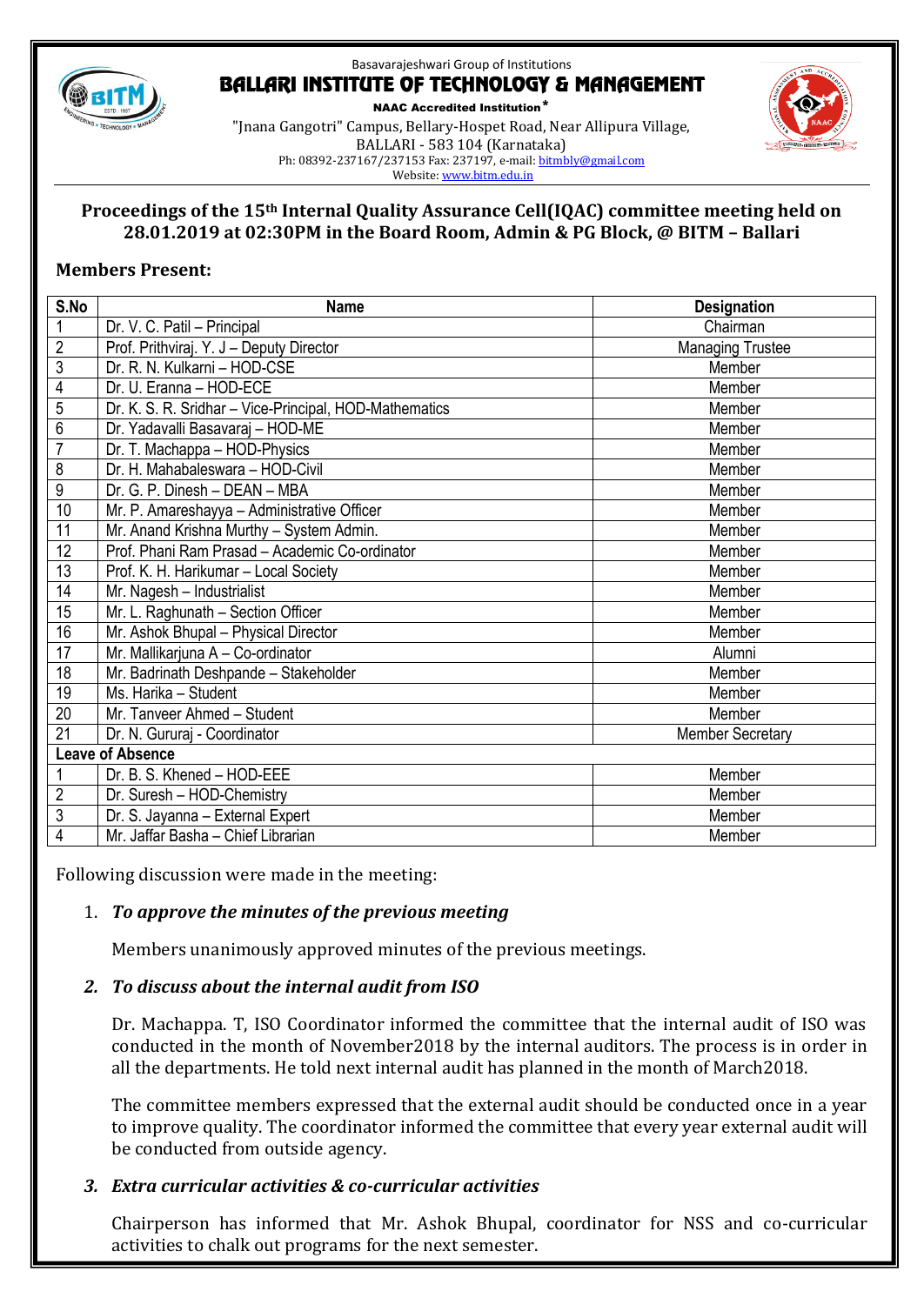

NAAC Accredited Institution\* "Jnana Gangotri" Campus, Bellary-Hospet Road, Near Allipura Village, BALLARI - 583 104 (Karnataka) Ph: 08392-237167/237153 Fax: 237197, e-mail[: bitmbly@gmail.com](mailto:bitmbly@gmail.com) Website[: www.bitm.edu.in](http://www.bec-bellary.com/)



Coordinator informed that college annual day(Explorika) schedule was already prepared. Also he told that Blood donation camp will be planned on 19.02.2018.

Yoga day will be organized on 24th February 2019.

He requested the management for financial support for the program.

Honarable Deputy Director has agreed to sanction the amount.

## *4. Planning of Activities for next semester*

Chairperson has informed the HOD's to plan academic and other departmental activities for the even semester 2019. These includes seminars / conferences / workshops to help the faculty / staff to enhance their knowledge.

Dr. Jayanna has told faculty development programs (FPD's) should be planned in the semester vacation.

HOD's has informed the committee that some of the programmes are planned in the month of the June & July-2019.

## *5. About NBA Inspection*

Chairperson has informed the committee that NBA inspection of the institution will be from 15<sup>th</sup> March 2019 to 17<sup>th</sup> March 2019. He also informed to all the HOD's and other process owners they should complete all the required documents for the NBA inspection, invite some Alumni, parents on the day of inspection as the NBA inspection team will interact with students, Alumni & Parents.

HOD's has informed that already the messages have sent to some Alumni and Parents.

## *6. Any other subject with the permission to the Chair*

**-NIL-**

**Meeting ended with vote of thanks to the Chair.**

*Member Secretary IQAC Chairman Dr. N. Gururaj / Prof. Mathematics Dr. V. C. Patil / Principal*